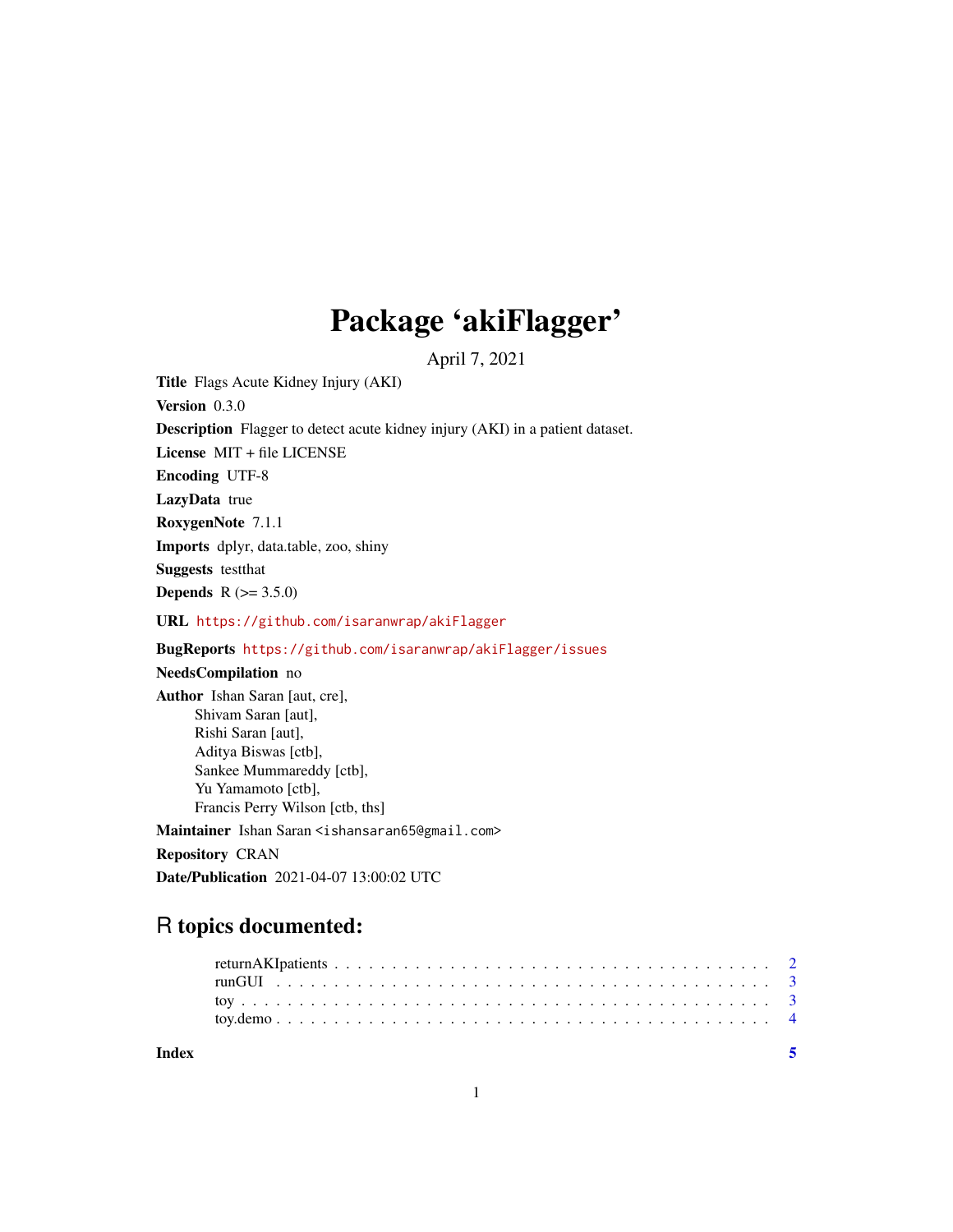#### <span id="page-1-0"></span>Description

Add in the AKI column in a patient dataframe according to the KDIGO criterion

#### Usage

```
returnAKIpatients(
 dataframe,
 HB_trumping = FALSE,
 eGFR_impute = FALSE,
 window1 = as.difftime(2, units = "days"),
 window2 = as.difftime(7, units = "days"),
 padding = as.difftime(0, units = "days"),
 add_min_creat = FALSE,
 add_baseline_creat = FALSE,
 add_imputed_admission = FALSE,
 add_imputed_encounter = FALSE
)
```
#### Arguments

| dataframe             | patient dataset                                                                                               |
|-----------------------|---------------------------------------------------------------------------------------------------------------|
| HB_trumping           | boolean on whether to have historical baseline creatinine values trump the local<br>minimum creatinine values |
| eGFR_impute           | boolean on whether to impute missing baseline creatinine values with CKD-EPI<br>equation                      |
| window1               | rolling window length of the shorter time window; defaults to 48 hours                                        |
| window2               | rolling window length of the longer time window; defaults to 162 hours                                        |
| padding               | padding to add to rolling windows; defaults to 0 hours                                                        |
| add_min_creat         | boolean on whether to add the intermediate columns generated during calcula-<br>tion                          |
| add_baseline_creat    |                                                                                                               |
|                       | boolean on whether to add the baseline creatinine values in                                                   |
| add_imputed_admission |                                                                                                               |
|                       | boolean on whether to add the imputed admission column in                                                     |
| add_imputed_encounter |                                                                                                               |
|                       | boolean on whether to add the imputer encounter id column in                                                  |

#### Value

patient dataset with AKI column added in #Imports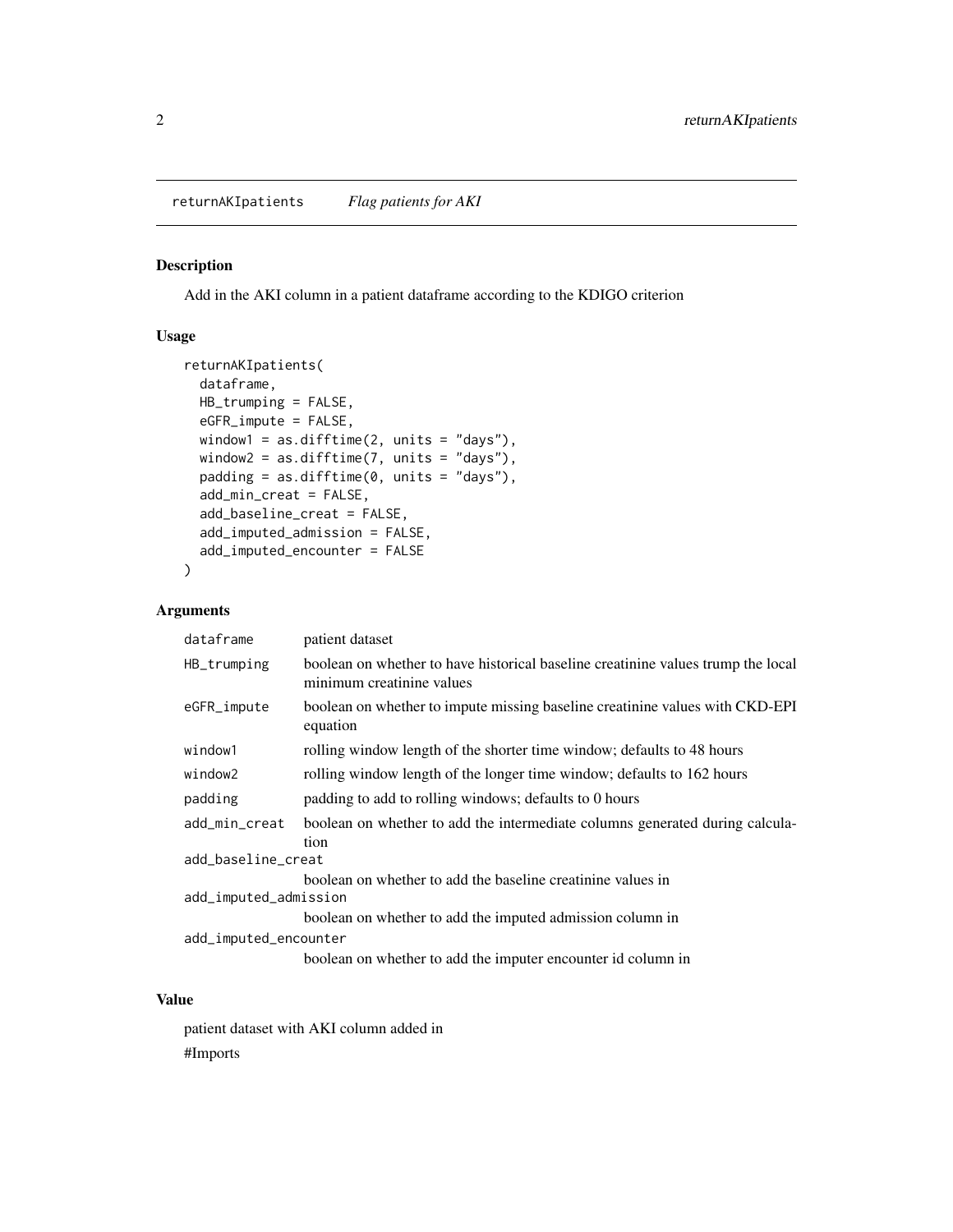#### <span id="page-2-0"></span>runGUI 3

#### Examples

returnAKIpatients(toy)

runGUI *GUI Shiny App* Description GUI Shiny App Usage runGUI() toy *Toy dataset*

#### Description

Since real patient data is probably protected health information (PHI), this toy dataset contains all the relevant columns the flagger takes in.

#### Usage

toy

#### Format

A data frame (1078 x 6) consisting of relevant AKI measurements for patients

patient\_id int, the patient identifier

inpatient boolean, whether or not the creatinine measurement taken was an inpatient measurement

time POSIXct, the time at which the creatinine measurement was taken

creatinine float, the creatinine value of the measurement taken @source [http://akiflagger.](http://akiflagger.readthedocs.io/) [readthedocs.io/](http://akiflagger.readthedocs.io/)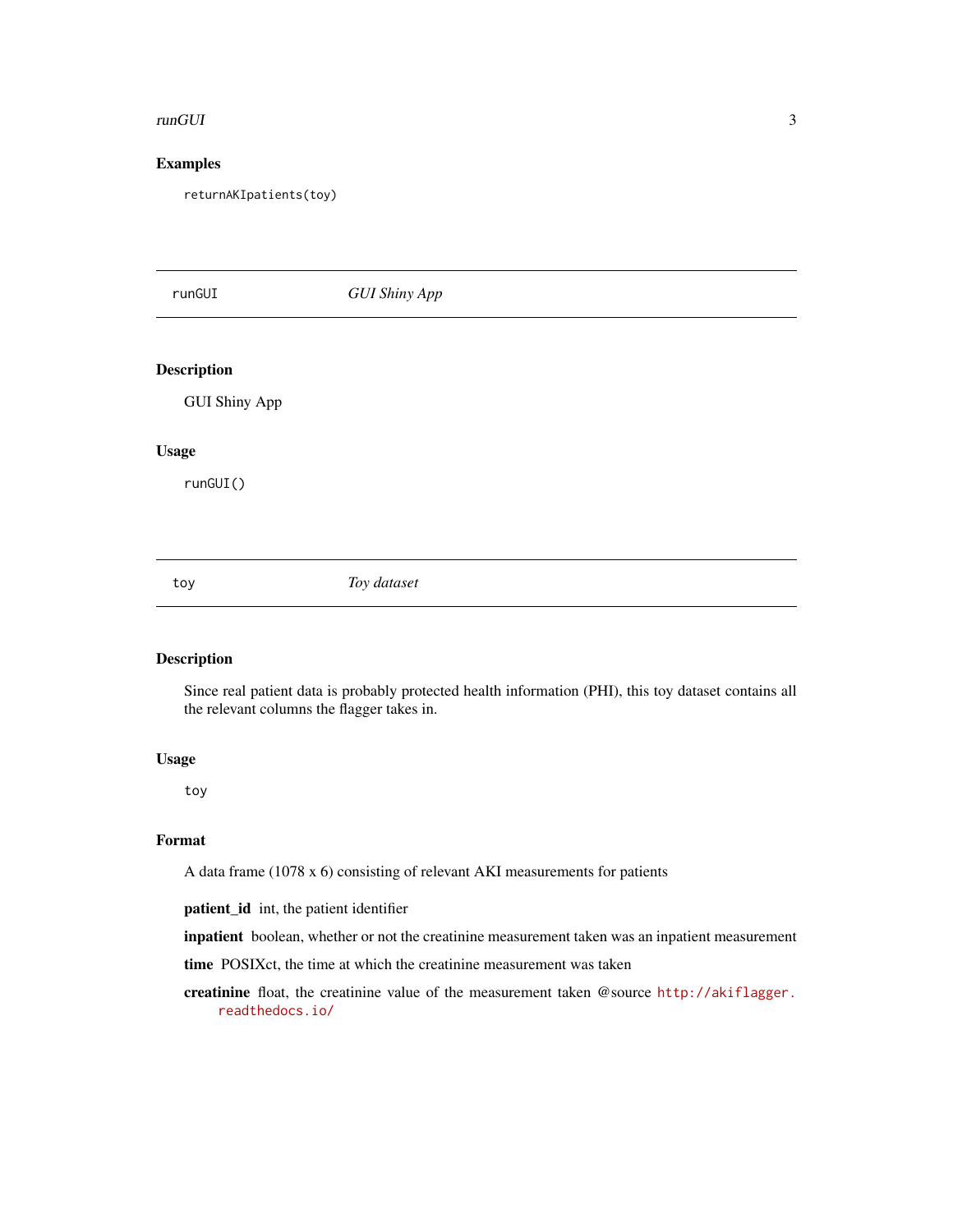<span id="page-3-0"></span>

#### Description

Since real patient data is probably protected health information (PHI), this toy dataset contains all the relevant columns the flagger takes in.

#### Usage

toy.demo

#### Format

A data frame (1078 x 6) consisting of relevant AKI measurements for patients

patient\_id int, the patient identifier

age float, the age of the patient

sex boolean, whether the patient is female or not

race boolean, whether the patient is black or not

inpatient boolean, whether or not the creatinine measurement taken was an inpatient measurement

time POSIXct, the time at which the creatinine measurement was taken

creatinine float, the creatinine value of the measurement taken @source [http://akiflagger.](http://akiflagger.readthedocs.io/) [readthedocs.io/](http://akiflagger.readthedocs.io/)